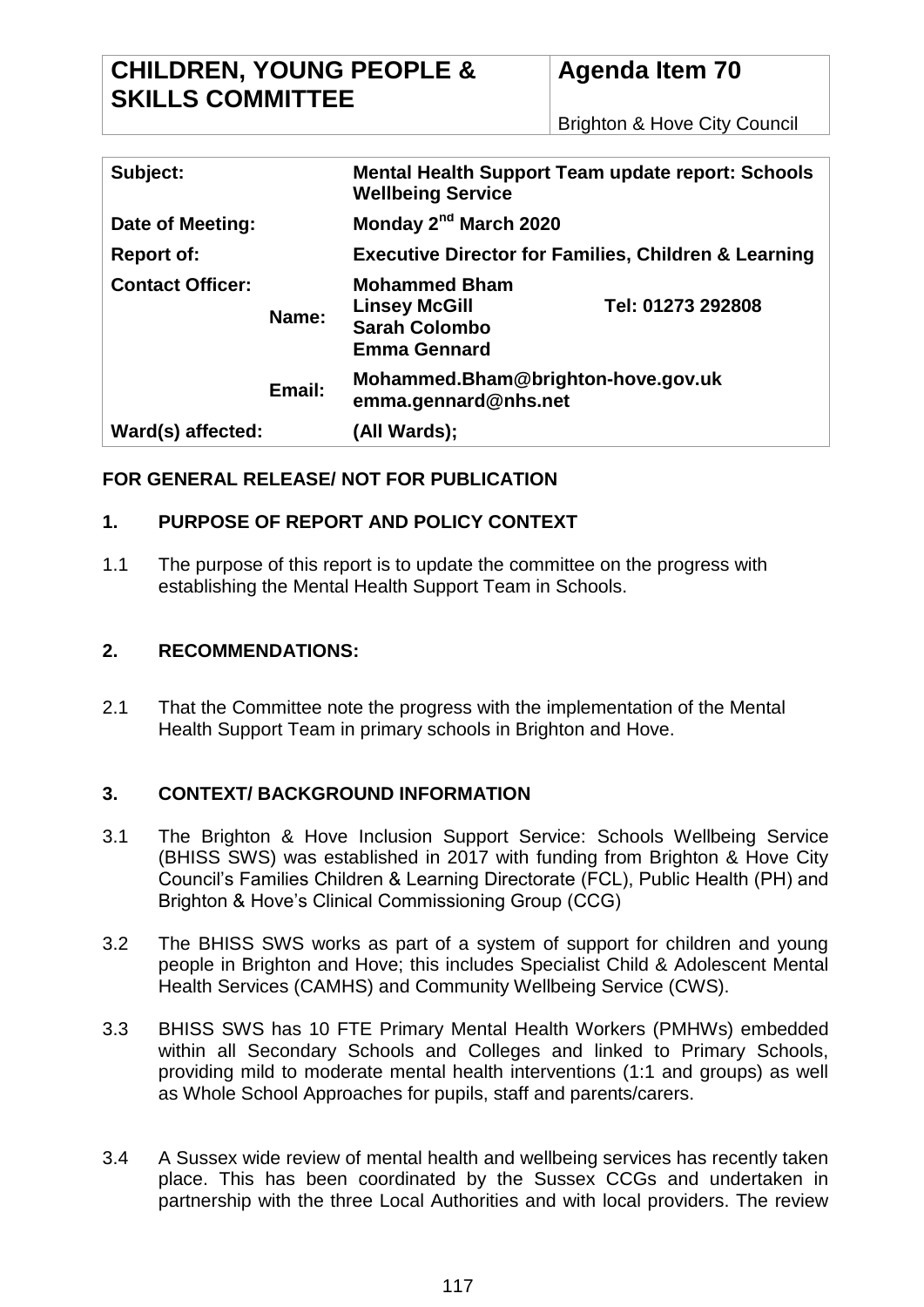is independently chaired and has taken a collective look at demand, capacity, outcomes and experiences of children's mental health services and wellbeing support across Sussex. The final report will shortly be available and will be presented at the Health and Wellbeing Board and the Children, Young People and Skills Committee.

#### **Emotional Mental Health & Well-being (EMHWB) partnership with schools**

- 3.5 Public Health Schools Programme, Personal Social Health Education (PSHE) Service and Brighton & Hove Inclusion Support Service (BHISS): Educational Psychologists, Specialist Teachers & Practitioners for Social Emotional Mental Health and Primary Mental Health Workers (BHISS SWS) all work together with schools, families and children and young people to deliver a comprehensive Social Emotional and Mental Health offer to ensure school staff can access training and support to respond to the needs of children and young people's social emotional and mental health (SEMH) needs.
- 3.6 There is a comprehensive menu of training available to schools teams that equip them to respond directly to poor mental health and low self-esteem. This includes: Mental Health First Aid, Attachment Aware and Emotion Coaching, Self-Harm including suicidal ideation, bereavement support and trauma informed practice.
- 3.7 In September 2018 the FCL Directorate published the city-wide 'Developing an Attachment Aware Behaviour Regulation Policy Guidance' for our schools. [https://www.brighton-hove.gov.uk/sites/brighton](https://www.brighton-hove.gov.uk/sites/brighton-hove.gov.uk/files/Behaviour%20Regulation%20Policy%20Guidance%20-%20Sep%2018_1.pdf)[hove.gov.uk/files/Behaviour%20Regulation%20Policy%20Guidance%20-%20Sep%2018\\_1.pdf](https://www.brighton-hove.gov.uk/sites/brighton-hove.gov.uk/files/Behaviour%20Regulation%20Policy%20Guidance%20-%20Sep%2018_1.pdf)
- 3.8 To specifically address the emotional mental health and well-being needs of our children & young people and their families through our schools, BHISS SWS are able to provide specialist support for the following types of issues:
	- anxiety
	- conduct behaviour
	- life event
	- bereavement
	- depression / low mood
	- self-harm
	- suicidal ideation
	- Autism Spectrum Condition (ASC)
	- Attention Deficit Hyperactivity Disorder (ADHD)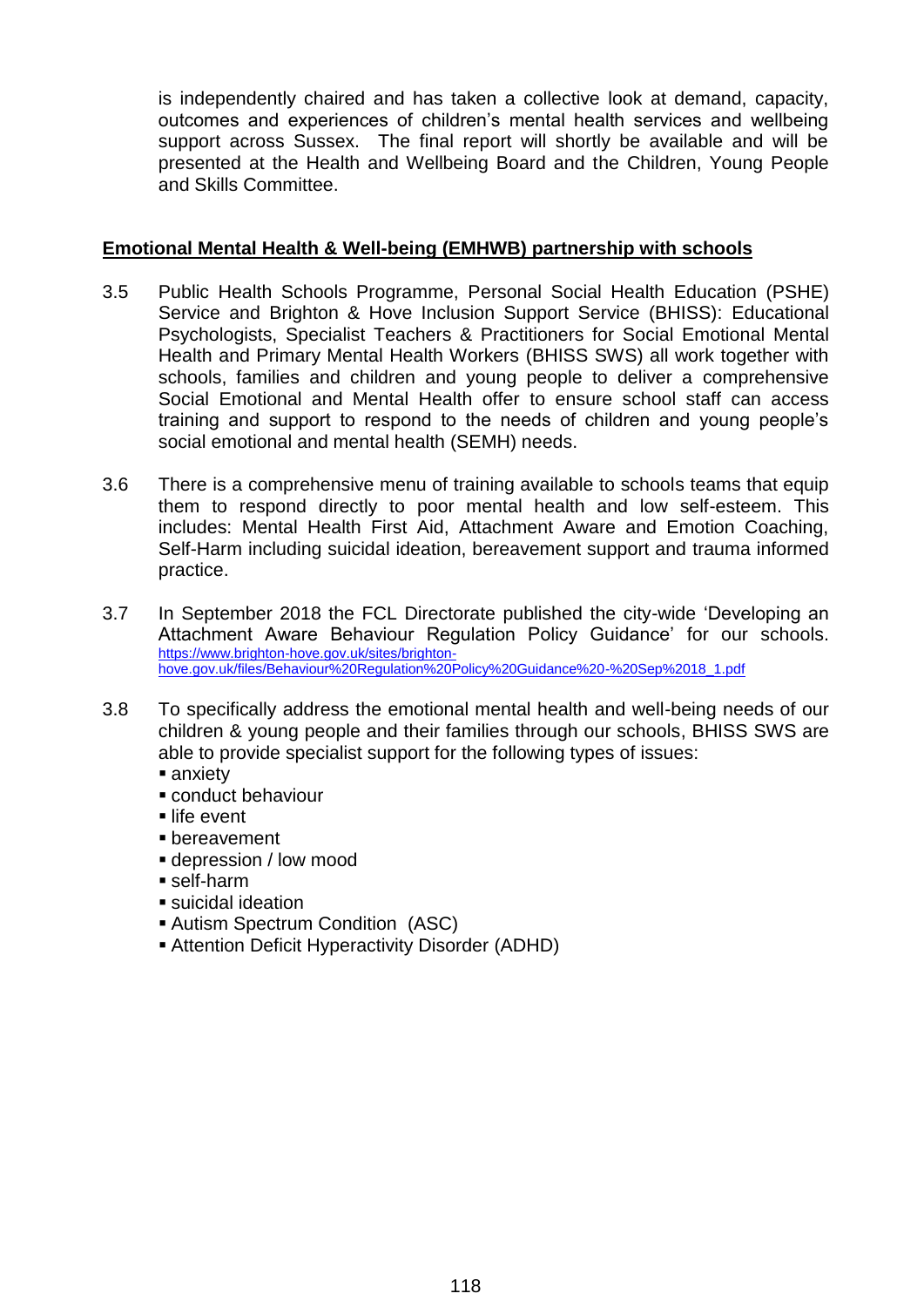## **CHILDREN, YOUNG PEOPLE & SKILLS COMMITTEE**

# **Agenda Item 70**

Brighton & Hove City Council

- 3.9 BHISS SWS adopts a 50:50 delivery model to divide their time between direct evidence-based interventions for individual and small groups of young people and systemic whole-school/college work to improve staff resilience and deliver training and workshops for staff and parents/carers.
- 3.10 The systemic work includes:
	- school-based triage
	- **staff reflective space**
	- **staff consultation**
	- staff training / workshops
	- parent consultation
	- parent training / workshops
	- **assemblies / year group work**
- 3.11 With additional Council funding received in 2018 support was extended to Post 16 education provisions ( $6<sup>th</sup>$  form and FE Colleges) in Brighton & Hove City. Each school based 6<sup>th</sup> form has an increased allocation of half day a week additional PMHW time. Each stand-alone  $6<sup>th</sup>$  form college has an allocated one and a half days per week PMHW time plus half day per week Educational Psychologist (EP) time.
- 3.12 All colleges have worked with their PMHW and EP to identify key and current needs of staff and students. PMHWs are offering a menu of staff consultation, training, reflective practice and student group work.
- 3.13 BHISS SWS carefully monitor and utilise joint funding from the Council (FCL and PH) and CCG to provide a consistent offer across all our local primary schools. Primary schools are allocated 3 days per year (half-day per half term) and are utilising their PMHW allocated time well and employing a mix of staff consultation, reflective practice, parent consultation and training. There is also some direct work with primary-aged children and their families. Schools prefer to work individually with their link PMHW and are also encouraged to collaborate across their partnerships with staff training.
- 3.14 We are also working with primary school SENCO cluster groups to reflect on provision to ensure this meets the changing needs of our communities. There is a variety of other provision in schools which has been individually provided by a school through direct employment of staff or commissioned from local providers to deliver counselling or other therapeutic support for children or supervision and support for staff. BHISS SWS is also developing a city-wide offer in collaboration with other local partners to improve our prevention and early intervention offer.
- 3.15 In response to community needs, we are establishing stronger links and focused activities with Family Practitioners in FCL. BHISS SWS have also been developing our offer during school holiday periods of two weeks or more to have PMHW provision to include a telephone consultation line for parents/carers. This does not replace current provision of the Specialist CAMHS duty line.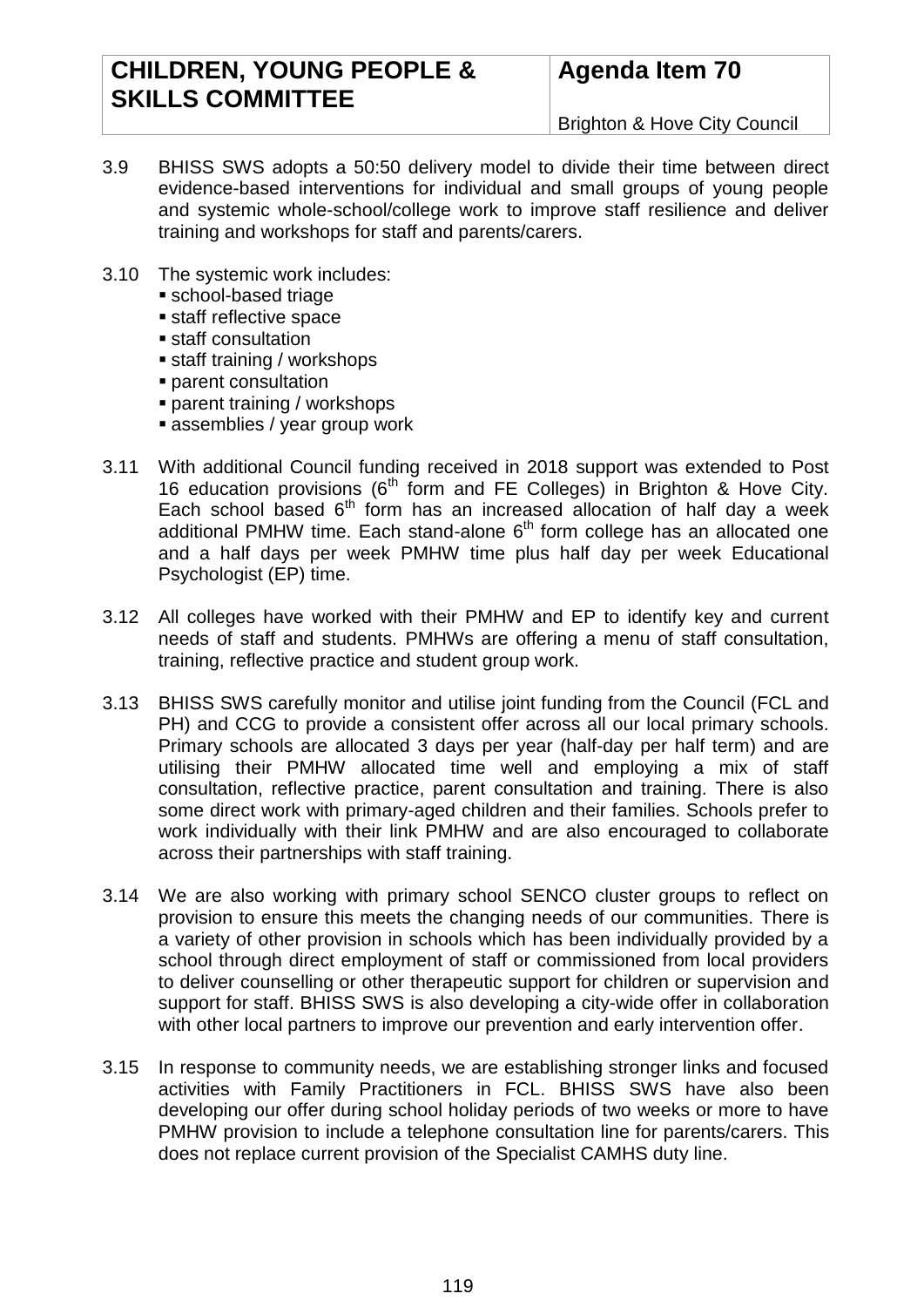- 3.16 Central to the work across schools is participation. Increasing numbers of schools are developing Mental Health Champions who provide a wide range of support to challenge stigma and support peers to be confident to access services. These secondary school young people are also linked with primary feeder schools to support transition.
- 3.17 There is growing evidence that directs emotional health and wellbeing improvement to consider the wider determinants of health. Schools have also began to link children and young people who present with low level emotional health issues to sports and physical activities available within the school and communities.
- 3.18 In primary schools there is a trial of the use of theatre productions that provide children, staff and parents with increased understanding and a joint language to talk about parental depression. This has also been linked with Healthy Choice award that links physical activity and breakfast clubs. There are pathways being developed from universal and targeted health messaging in school and specialist support attached to healthy weight offer.
- 3.19 School Nursing services provide direct on-site health drop-ins and a texting service, CHATHEALTH. This service is seeing links developed with the texting response and school nursing service being able to provide one-to-one support.

#### **Mental Health Support Team: Wave 1**

- 3.20 Brighton and Hove is implementing a Mental Health Support Team as part of Wave 1 of the national model. This additional team will enhance the current support for schools, in particular the support available for primary schools as well as pupils who are not attending school and those who are vulnerable.
- 3.21 Implementing a MHST is enabling the BHISS SWS to address gaps identified:
	- a) Insufficient mental health and emotional wellbeing resource and support in primary schools, so not providing a universal offer;
	- b) Insufficient capacity within the service to provide assessment and treatment within people's home, especially for those pupils on roll and not attending school, so providing a flexible offer; and
	- c) Being able to address specific needs to more vulnerable pupils such as Black and Minority Ethnic, Lesbian Gay Bisexual Transgender Queer or Questioning and deprivation.
- 3.22 The MHST is established as a second team within the BHISS School Wellbeing Service. This consists of four Education Mental Health Practitioner trainees employed by FCL and training at the University of Sussex. Training will be completed in October 2020.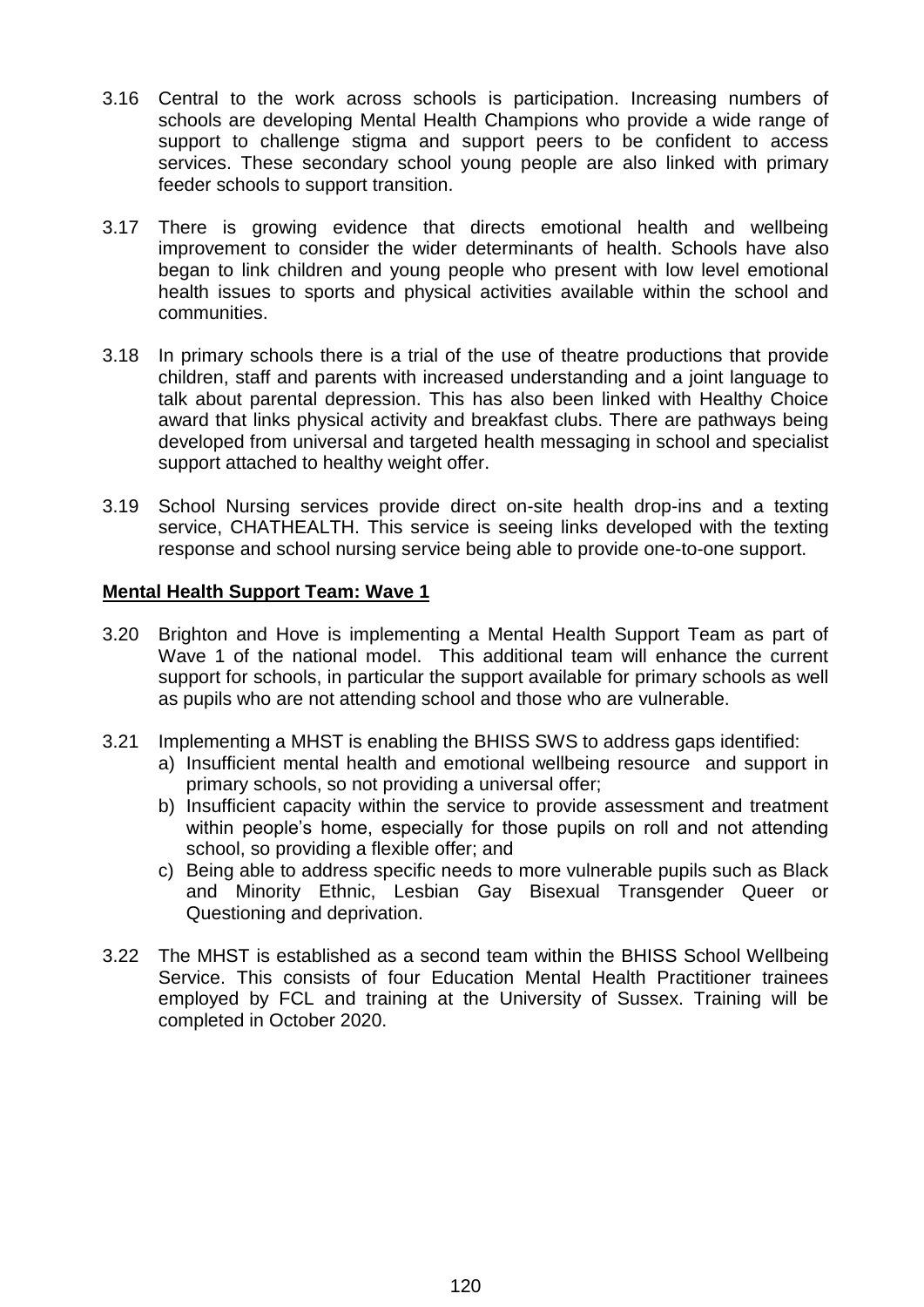- 3.23 MHST also includes four supervisors (PMHWs); one highly specialist therapist (Senior PMHW); and a MHST Team Lead (Senior PMHW). All staff have been appointed from within BHISS SWS staffing. This has created progression and professional development opportunities through training to be supervisors with the University of Sussex. An additional PMHW has been appointed for the MHST and two PMHWs for SWS to backfill. In order to fulfil all reporting requirements a part time team administrator has been appointed and there is support from a data analyst. The whole team has been operational from January 2020.
- 3.24 Clinical Supervision is provided for EMHPs through the University of Sussex and PMHW Supervisors; Senior PMHWs provide clinical supervision for PMHWs and Specialist CAMHS practitioners provide clinical supervision for Senior PMHWs.
- 3.25 See *BHISS SWS & MHST structure chart* below for the line management provided across the two teams.



- 3.26 The focus of the MHST is on schools in areas of deprivation, learning from schools that are modelling good practice, improving persistent school nonattendance, reducing exclusion and a focus on 'Hidden Children'.
- 3.27 The partnerships involved in the MHST include: The Brighton City Partnership for Education' & 'Deans Partnership, The Central Hub (Social, Emotional and Mental Health Special School and PRU) and St. Luke's Primary School.
- 3.28 Appropriate and timely responses for our service users*: 'right place – first time'* is fundamental to our work. The expected outcomes and benefits are:
	- a) A reduction in referrals to Specialist CAMHS (earlier intervention; improving outcomes);
	- b) An integrated triage with shared risk management, decision-making tools and pathways across a Thrive-informed system;
	- c) An increase in direct interventions in education environments (from 1,000 interventions to 1,200 in 2019/20 and 1,500 in 2020/21); and
	- d) An increase in direct work with vulnerable pupils allowing interventions to take place outside education settings.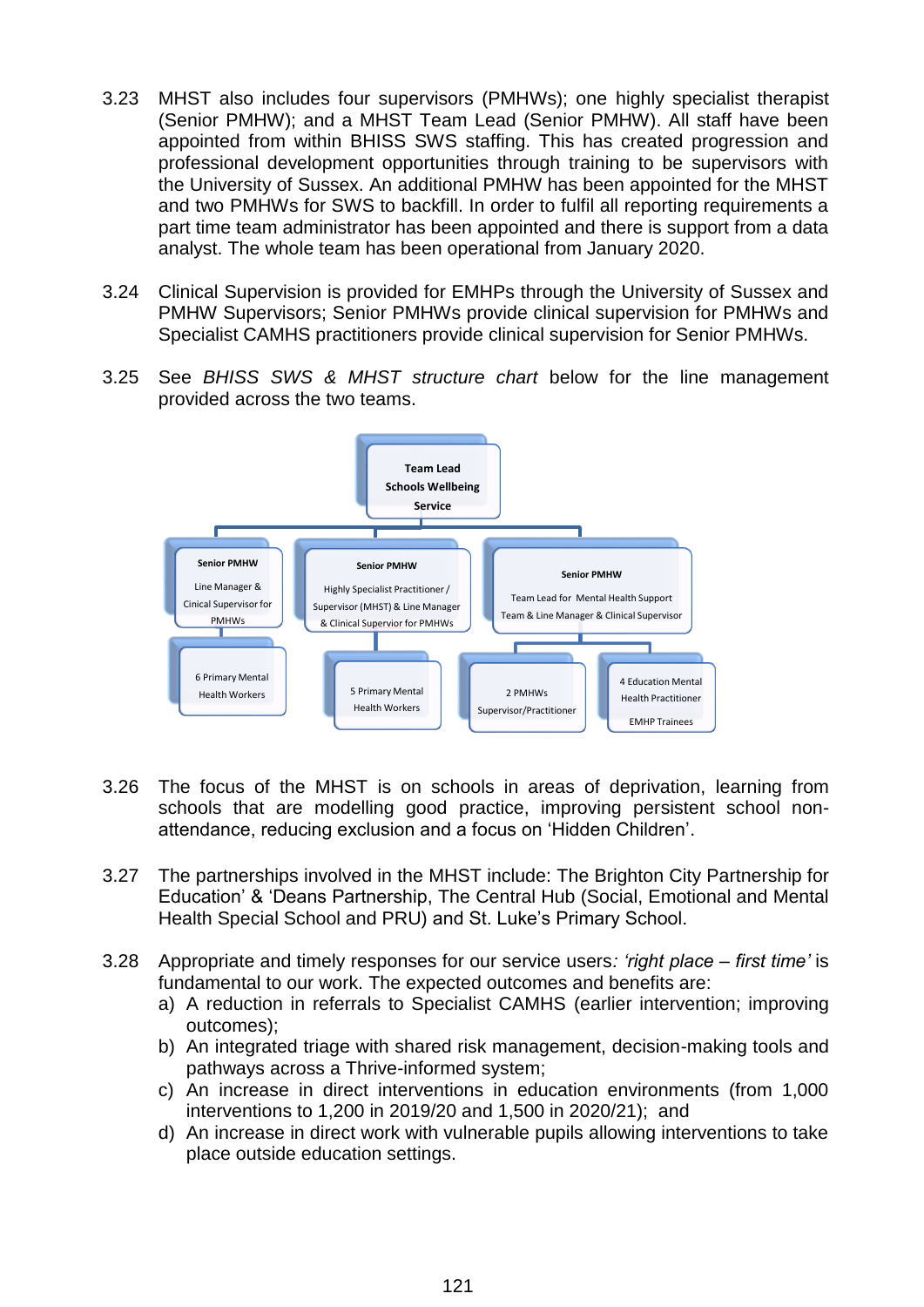- 3.29 The implementation of the MHST is progressing in line with the agreed delivery programme. All schools within the clusters identified are engaged within the MHST programme at different levels.
- 3.30 The 10 schools self-identified as having capacity to support a trainee EMHP are as follows:
	- City Whitehawk Academy
	- **Elm Grove Primary**
	- **Fairlight Primary**
	- Hertford Infant
	- Hertford Junior
	- Middle Street Primary
	- Patcham Junior
	- St Luke's CE Primary
	- St Marks CE Primary
	- St Mary Magdalen RC Primary
- 3.31 Each school has one day of direct intervention time from an EMHP and one with a PMHW directly linked to the MHST. The work of the MHST will roll out to impact the whole cluster in which the school belongs.
- 3.32 All schools from the initial schools identified attended a MHST Launch Event. This was followed up by visits to cluster meetings by the Team Lead to further explain the requirements and the offer. The primary schools listed above selfselected because they fulfilled requirements of and reported they were able to accommodate a Trainee EMHP, through the provision of a room and available time.
- 3.33 As a result of self-selection in meeting the requirements, we have a range of schools with mixed intakes including disadvantaged, EAL (English as an Additional Language) and SEND (Special Educational Needs & Disability). Reaching disadvantaged, EAL and SEND young people and families is a focus for MHST and we are in a fortunate position of being able to offer additional training through Brighton & Hove Inclusion Support Service (BHISS) around differentiation and accessibility, which will mean EMHP Trainees will have additional skills and a greater confidence when delivering interventions.
- 3.34 As we have only recently commenced delivery in January 2020 we do not have the data to provide information about how MHST links to disadvantaged groups through the cohort receiving the MHST service.
- 3.35 We are also looking to provide more cross-agency working to strengthen our work with the young people, i.e. through Family Support and Ethnic Minority Achievement Service (EMAS).
- 3.36 The 2 Secondary schools included to receive MHST involvement for specific work are:
	- Patcham High School
	- Brighton Aldridge Community Academy
- 3.37 We are also planning enhanced support at the SEMH Hub through an additional Primary Mental Health Worker within the Mental Health Support Team.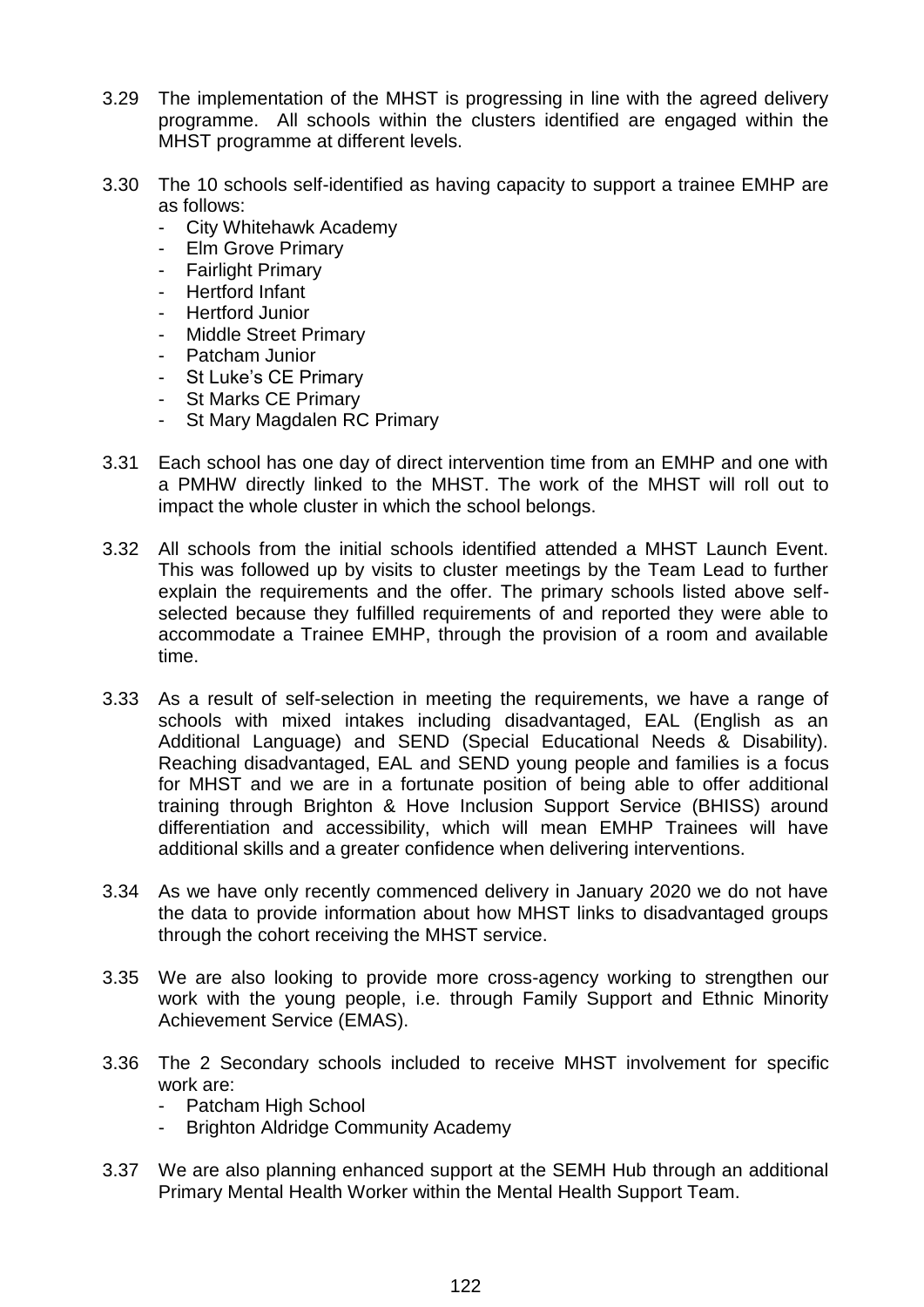- 3.38 To provide greater flexibility to adapt services to the changing needs of our population, we have adopted a blended model between SWS and MHST and this has enabled for a greater sharing of skills and allowed for a more versatile offer to schools and families.
- 3.39 Links with the Department for Education (DfE) provides structure for measuring impact on both a local and national level. This promotes a whole system approach across Education, Health & Social Care. DfE is working with us to ensure a national approach to delivering mental health services within schools and colleges; which is a huge step towards advancing mental health equality for children, young people, and their families and carers.

## **4. COMMUNITY ENGAGEMENT & CONSULTATION**

- 4.1 We continue engagement with all schools to promote mental health awareness with Headteacher/Principal and Special Educational Needs Co-ordinator (SENCo) Meetings. MHST schools receive individual communications about the arrangements and the offer for their schools.
- 4.2 Engagement with wider stakeholders continues to embed the model as Schools Wellbeing Service fits within a wider children and young people's mental health system.

#### **6. CONCLUSION**

6.1 That the Committee note the update on the Schools Wellbeing Service and the Mental Health Support Team developments.

## **7. FINANCIAL & OTHER IMPLICATIONS:**

#### Financial Implications:

7.1 Brighton and Hove CCG, Families, Children and Learning Directorate and Public Health within the Local Authority jointly fund the Schools Wellbeing Service. The Trailblazer will provide additional funding to the Service. The table below outlines the financial arrangements.

| <b>B&amp;H Schools Wellbeing Service &amp; Trailblazer Finances</b> |         |         |                          |         |  |  |
|---------------------------------------------------------------------|---------|---------|--------------------------|---------|--|--|
| Year                                                                | 2019/20 | 2020/21 | 2021/22                  | 2022/23 |  |  |
| <b>B&amp;H CCG</b>                                                  | 212,000 | 212,000 | 212,000                  | 212,000 |  |  |
| <b>BHCC FCL &amp; Public Health</b>                                 | 358,000 | 358,000 | 358,000                  | 358,000 |  |  |
| <b>Health Education England</b>                                     | 90,546  | 67,626  | $\overline{\phantom{a}}$ |         |  |  |
| Trailblazer funding via CCG*                                        | 138,014 | 303,084 | 357,000                  | 357,000 |  |  |
| Total                                                               | 798,560 | 940,710 | 927,000                  | 927,000 |  |  |

\*Includes £20k non-recurrent project support in 19/20.

7.2 Both the CCG and the Local Authority understand that ongoing funding for this (from September 2020) will be the responsibility of local commissioners. The